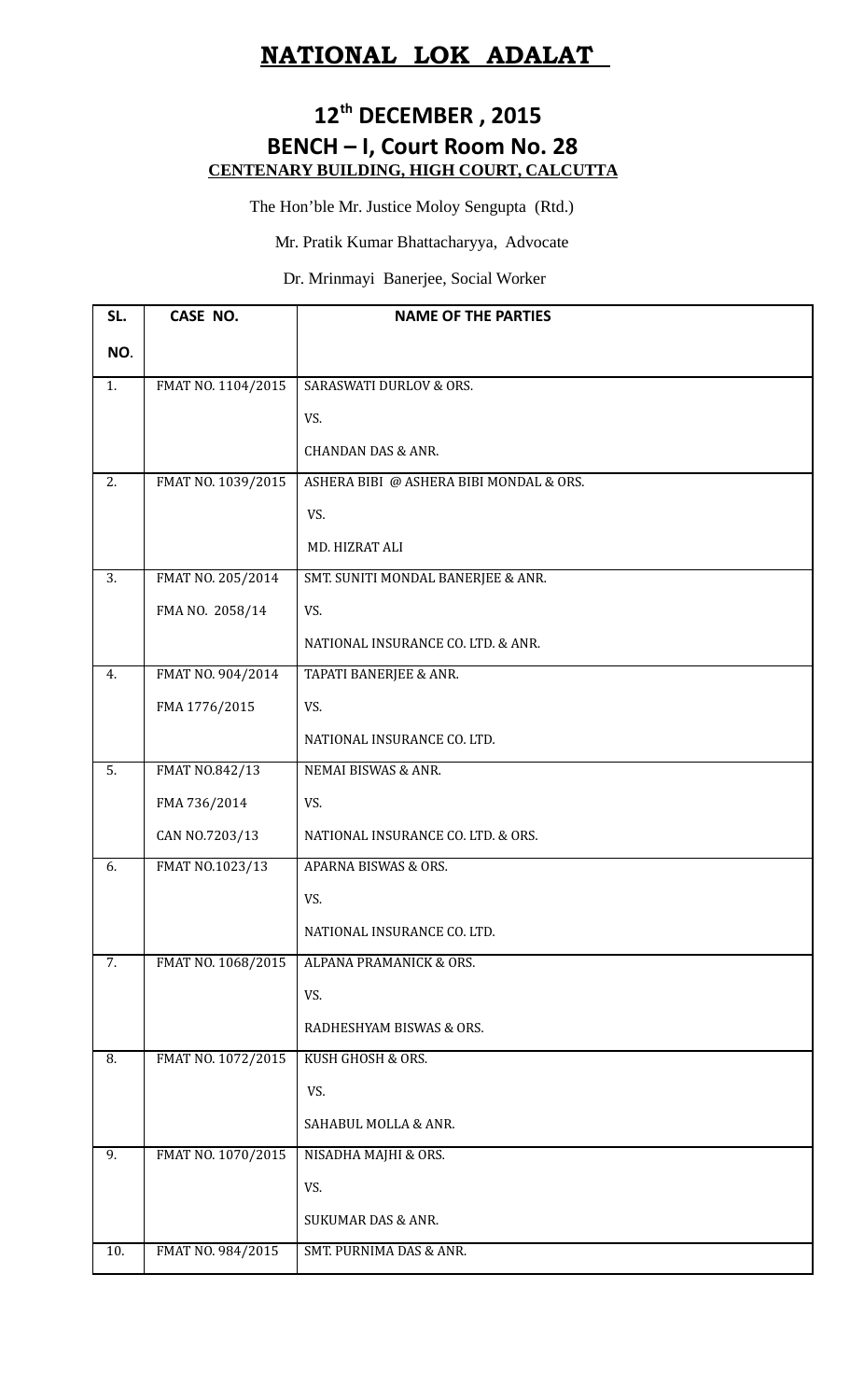|                   |                    | $\overline{\mathsf{VS}}$ .                            |  |  |
|-------------------|--------------------|-------------------------------------------------------|--|--|
|                   |                    | NARAYAN CHANDRA BISWAS & ORS                          |  |  |
| 11.               | FMAT NO. 1006/2015 | RAM KRISHNA SAHA & ANR.                               |  |  |
|                   |                    | VS GOUR KUNDU & ANR.                                  |  |  |
| 12.               | <b>FMAT</b>        | <b>SABITRI KAR</b>                                    |  |  |
|                   | NO.1084/2015       | VS.                                                   |  |  |
|                   |                    | (Records not received)<br>NATIONAL INSURANCE CO. LTD. |  |  |
| $\overline{13}$ . | FMAT NO.1177/2015  | LAKHIMA BIBI MONDAL & ORS.                            |  |  |
|                   |                    | VS.                                                   |  |  |
|                   |                    | PALASH MONDAL                                         |  |  |
| 14.               | FMAT NO. 1156/2015 | <b>SMT. SAMARI SARDAR</b>                             |  |  |
|                   |                    | VS.                                                   |  |  |
|                   |                    | <b>GURUDAS PRAMANICK &amp; ANR.</b>                   |  |  |
| 15.               | FMAT NO. 982/2015  | SMT. MAYA DHARA & ORS.                                |  |  |
|                   |                    | VS.                                                   |  |  |
|                   |                    | PRASENJIT DAS & ANR.                                  |  |  |
| 16.               | FMAT NO. 981/2015  | <b>BIFAL BAIRAGYA</b>                                 |  |  |
|                   |                    | VS.                                                   |  |  |
|                   |                    | MURALIDHAR BISWAS & ORS.                              |  |  |
| 17.               | FMAT NO.1165/2015  | SMT. SARASWATI BISWAS                                 |  |  |
|                   |                    | VS.                                                   |  |  |
|                   |                    | NIKHIL MONDAL & ORS.                                  |  |  |
| 18.               | FMAT NO.1102/2015  | MOYNA BAIRAGYA & ORS.                                 |  |  |
|                   |                    | VS.                                                   |  |  |
|                   |                    | PRASANTA KUMAR BANERJEE & ORS.                        |  |  |
| 19.               | FMAT NO.1220/2015  | <b>BALARAM JOARDAR</b>                                |  |  |
|                   |                    | VS.                                                   |  |  |
|                   |                    | JAGANNATH SAHA & ANR.                                 |  |  |
|                   |                    |                                                       |  |  |
| 20.               | FMAT NO.1044/2015  | RUPALI GHOSH & ORS.                                   |  |  |
|                   |                    | VS.                                                   |  |  |
|                   |                    | <b>SUJIT GHOSH &amp; ANR.</b>                         |  |  |
| 21.               | FMAT NO.1041/2015  | SUMITRA BAOYALEE & ANR.                               |  |  |
|                   |                    | VS.                                                   |  |  |
|                   |                    | NISHITH KUMAR DATTA & ORS.                            |  |  |
| 22.               | FMAT NO. 420/2015  | <b>DOLAN SEN</b>                                      |  |  |
|                   |                    | VS.                                                   |  |  |
|                   |                    | NATIONAL INSURANCE CO. LTD                            |  |  |
| 23.               | FMAT NO. 174/2015  | NATIONAL INSURANCE CO. LTD.                           |  |  |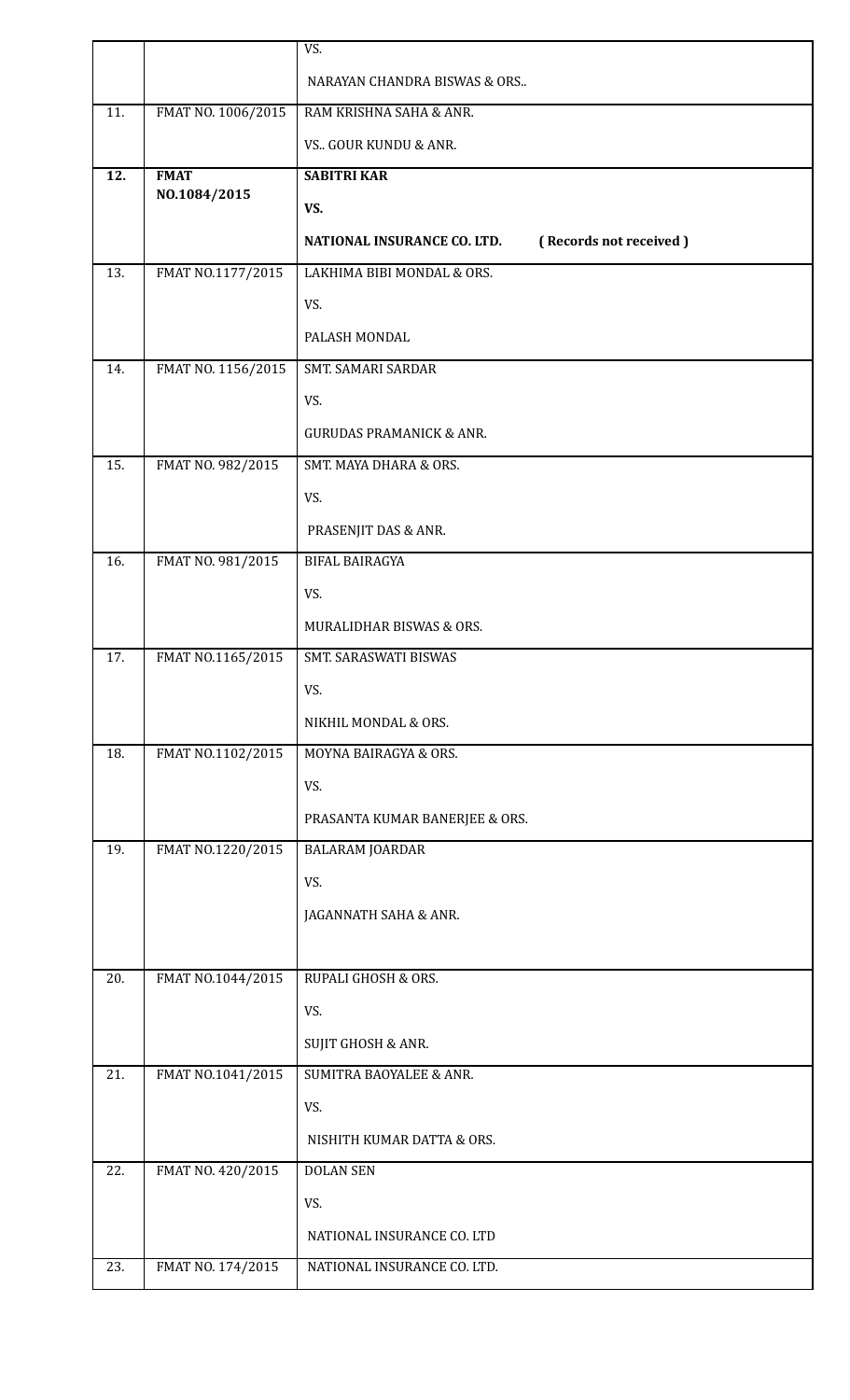|     |                         | VS.                                            |                        |
|-----|-------------------------|------------------------------------------------|------------------------|
|     |                         | SMT. APARNA ADITYA & ORS.                      |                        |
| 24. | FMAT NO. 1322/2012      | SMT. BIPULA DAS                                |                        |
|     | FMA 1904/2014           | VS.                                            |                        |
|     |                         | NATIONAL INSURANCE CO. LTD. & ANR.             |                        |
| 25. | FMAT NO. 350/2008       | SASWATA MUKHERJEE & ANR.                       |                        |
|     |                         | VS.                                            |                        |
|     |                         | MAHENDRA MAHATO & ANR.                         |                        |
| 26. | <b>FMAT NO.</b>         | <b>MINJU BARMAN</b>                            |                        |
|     | 1299/2012               | VS.                                            |                        |
|     | FMA NO. 760/2013        | NATIONAL INSURANCE CO. LTD.                    | (Records not received) |
| 27. | FMAT NO. 1193/2011      | <b>MITA BASNET</b>                             |                        |
|     | FMA 155/12              | VS.                                            |                        |
|     |                         | NATIONAL INSURANCE CO. LTD. & ANR.             |                        |
| 28. | FMAT NO.365/2014        | SOHAGI GHOSH & ANR.                            |                        |
|     |                         | VS.                                            |                        |
|     |                         | NATIONAL INSURANCE CO. LTD. & ORS.             |                        |
| 29. | FMAT NO.988/2012        | <b>REKHA SAHA</b>                              |                        |
|     | CAN NO. 8251/2012       | VS.                                            |                        |
|     |                         | NATIONAL INSURANCE CO. LTD.                    | (Records not received) |
| 30. | FMAT NO.991/2012        | <b>SANTI RANJAN SARKAR</b>                     |                        |
|     | CAN NO. 8254/2012       | VS.                                            |                        |
|     |                         | NATIONAL INSURANCE CO. LTD.                    | (Records not received) |
| 31. | <b>FMAT NO.105/2012</b> | <b>NAMITA KUNDU</b>                            |                        |
|     |                         | VS.                                            |                        |
|     |                         | NATIONAL INSURANCE CO. LTD.                    | (Records not received) |
| 32. | FMAT 1351/2011          | <b>TARUBALA SAMANTA</b>                        |                        |
|     | FMA 1227/2012           | VS.                                            |                        |
|     | CAN NO. 8970/2012       | NATIONAL INSURANCE CO. LTD. & ANR.             | (Records not received) |
| 33. | FMAT NO. 743/2014       | AKASH SK @ AKKASH ALI                          |                        |
|     |                         | VS                                             |                        |
|     |                         | NATIONAL INSURANCE CO. LTD.                    |                        |
| 34. | FMAT NO. 988/2012       | <b>REKHA SAHA</b>                              |                        |
|     | CAN NO. 8251/2012       | VS.                                            |                        |
|     |                         | NATIONAL INSURANCE CO. LTD.                    | (Records not received) |
| 35. | FMAT NO. 88/2014        | NATIONAL INSURANCE CO. LTD.                    |                        |
|     | FMA 1204/2014           | VS.                                            |                        |
|     |                         | SMT. SHANTI BALA ADAK @ SANTO BALA ADOK & ANR. |                        |
| 36. | FMAT NO. 1067/2015      | SHANTANA GHOSH & ANR.                          |                        |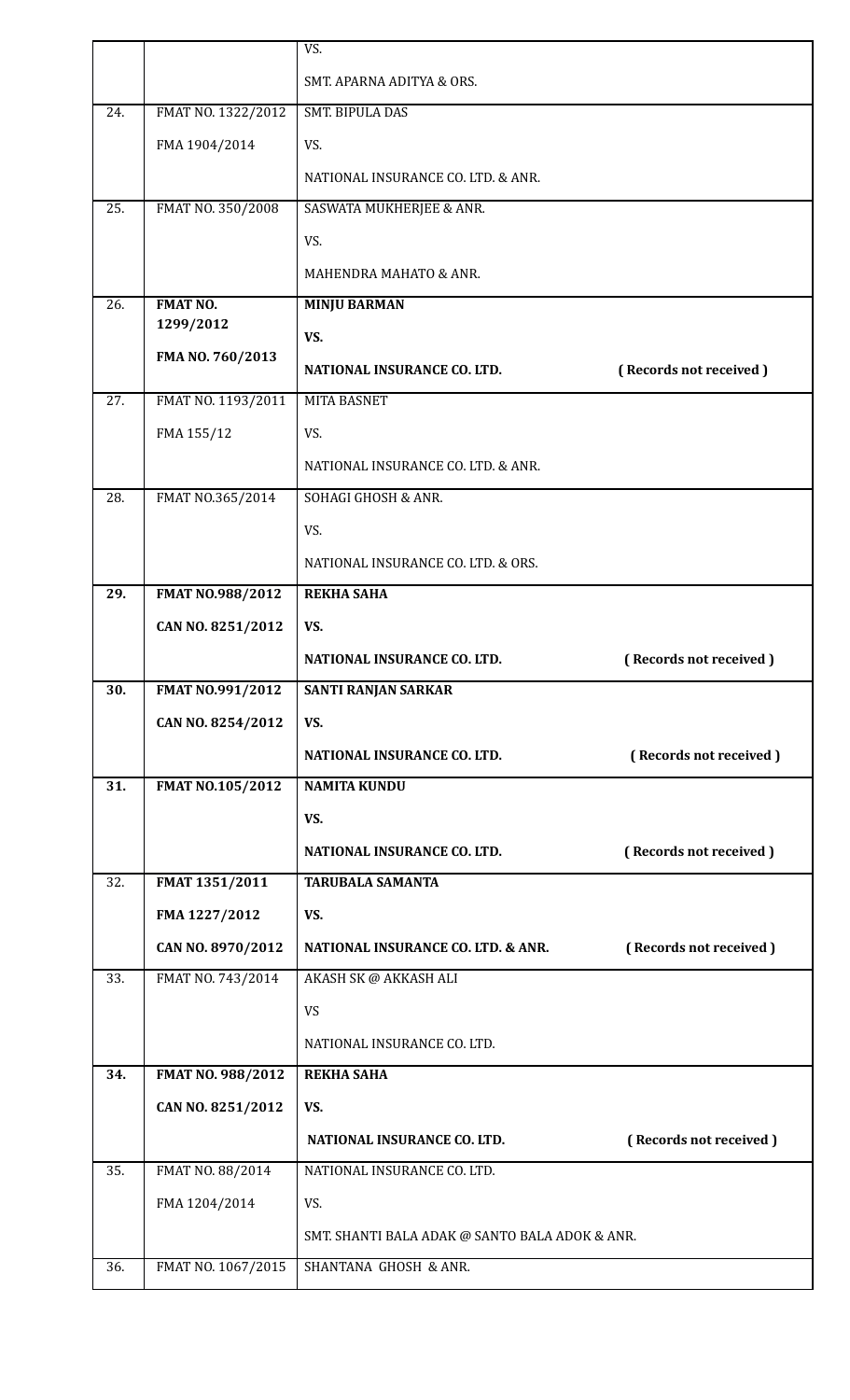|     |                    | VS.                                                   |  |  |
|-----|--------------------|-------------------------------------------------------|--|--|
|     |                    | NIKHIL MONDAL & ANR.                                  |  |  |
| 37. | FMA NO. 90/2012    | TULSI SINGH                                           |  |  |
|     | CAN NO. 1988/2011  | VS.                                                   |  |  |
|     |                    | NATIONAL INSURANCE CO. LTD.                           |  |  |
| 38. | FMAT NO. 722/2011  | MALATI CHETTRI & ANR.                                 |  |  |
|     | CAN NO. 11749/2011 | VS.                                                   |  |  |
|     | FMA NO. 832/2013   | NATIONAL INSURANCE CO. LTD. & ANR.                    |  |  |
| 39. | FMAT NO. 96/2011   | <b>SABITRI BISWAS</b>                                 |  |  |
|     | FMA NO. 610/2011   | VS.                                                   |  |  |
|     |                    | (Records not received)<br>NATIONAL INSURANCE CO. LTD. |  |  |
| 40. | FMAT NO.1048/2013  | <b>BELU BEWA &amp; ORS.</b>                           |  |  |
|     |                    | VS.                                                   |  |  |
|     |                    | NATIONAL INSURANCE CO. LTD. & ANR.                    |  |  |
| 41. | FMAT NO.891/2015   | NIMAI BARMAN                                          |  |  |
|     |                    | VS.                                                   |  |  |
|     |                    | NATIONAL INSURANCE CO. LTD. & ORS.                    |  |  |
| 42. | FMAT NO.637/2015   | <b>MAINO TUDU</b>                                     |  |  |
|     | FMA NO. 4738/2015  | VS.                                                   |  |  |
|     |                    | NATIONAL INSURANCE CO. LTD.                           |  |  |
| 43. | FMAT NO.02/2014    | SHEFALI SARKAR & ORS.                                 |  |  |
|     |                    | VS.                                                   |  |  |
|     |                    | D. M., NATIONAL INSURANCE CO. LTD. & ORS.             |  |  |
|     |                    |                                                       |  |  |
| 44. | FMAT NO. 106/2013  | MABERA BIBI & ORS.                                    |  |  |
|     |                    | VS.                                                   |  |  |
|     |                    | NATIONAL INSURANCE CO. LTD. & ORS.                    |  |  |
| 45. | FMAT NO.           | <b>MAYA ROY</b>                                       |  |  |
|     | 1416/2012          | VS.                                                   |  |  |
|     |                    | (Records not received)<br>NATIONAL INSURANCE CO. LTD. |  |  |
| 46. | FMAT NO. 1477/2013 | SOMA SAHA & ANR.                                      |  |  |
|     | FMA 1833/2014      | VS.                                                   |  |  |
|     |                    | NATIONAL INSURANCE CO. LTD. & ORS.                    |  |  |
| 47. | FMAT NO. 1576/2012 | SULEKHA DAS @ SINHA & ORS.                            |  |  |
|     | FMA 1045/2013      | VS.                                                   |  |  |
|     |                    | NATIONAL INSURANCE CO. LTD. & ANR.                    |  |  |
| 48. | FMAT NO.1574/2013  | <b>MITHU SAHA</b>                                     |  |  |
|     |                    | VS.                                                   |  |  |
|     |                    | NATIONAL INSURANCE CO. LTD.                           |  |  |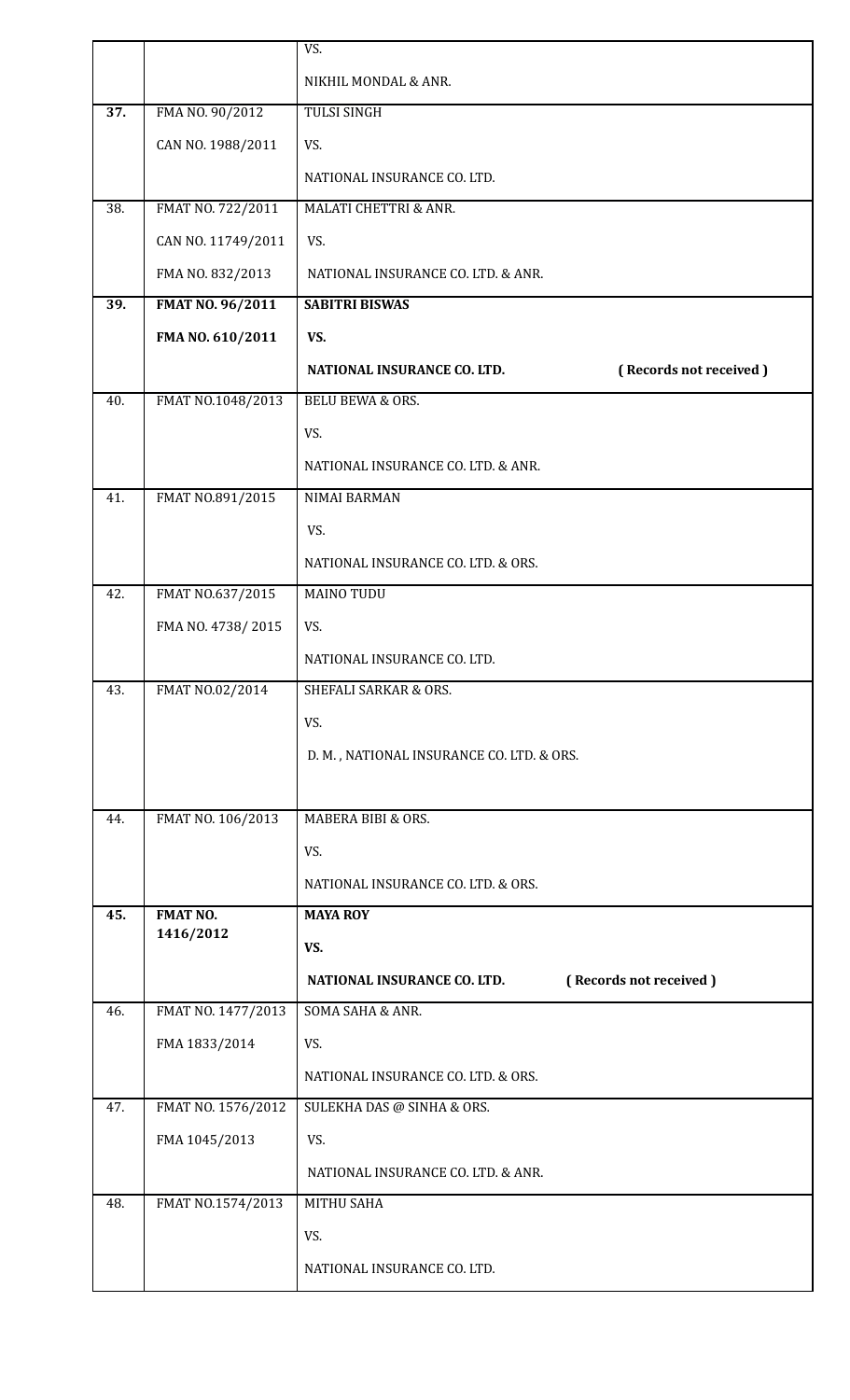| 49. | FMAT NO. 1198/2015 | MINATI BISWAS & ORS.                            |  |
|-----|--------------------|-------------------------------------------------|--|
|     |                    | VS.                                             |  |
|     |                    | NATIONAL INSURANCE CO. LTD. & ANR.              |  |
| 50. | FMAT NO. 1106/2015 | SRI DHANANJOY BISWAS & ORS.                     |  |
|     |                    | VS.                                             |  |
|     |                    | ALI HOSSAIN SK. & ORS.                          |  |
| 51. | FMAT NO.1519/2012  | NATIONAL INSURANCE CO. LTD.                     |  |
|     |                    | VS.                                             |  |
|     |                    | MAKBUL SK.@MAHABUL SK. & ANR.                   |  |
| 52. | FMAT NO. 1200/2013 | SAMINA BEWA SK. & ORS.                          |  |
|     |                    | VS.                                             |  |
|     |                    | DURJODHAN GHOSH & ANR.                          |  |
| 53. | FMAT NO. 1043/2015 | NEJERA BIBI SK & ORS                            |  |
|     |                    | VS.                                             |  |
|     |                    | SK. AHMED & ANR.                                |  |
| 54. | FMAT NO. 1176/2015 | MOLINA BIBI @ MOLINA BEWA & ORS.                |  |
|     |                    | VS.                                             |  |
|     |                    | SUSHIL KR. JAIN & ORS.                          |  |
| 55. | FMAT NO.1117/2015  | JASIMUDDIN SEKH & ANR.                          |  |
|     |                    | VS.                                             |  |
|     |                    | MAHADEB BISWAS & ANR.                           |  |
| 56. | FMAT NO. 1118/2015 | SMT.KUSI RANI BISWAS                            |  |
|     |                    | VS.                                             |  |
|     |                    | HARSHAY JAT & ORS.                              |  |
| 57. | FMAT NO.1071/2015  | ANIMA MONDAL & ANR.                             |  |
|     |                    | VS.                                             |  |
|     |                    | BAJAJ ALLIANJ GENERAL INSURANCE CO. LTD. & ORS. |  |
| 58. | FMAT NO.1066/2015  | SMT. KALPANA BISWAS & ORS.                      |  |
|     |                    | VS.                                             |  |
|     |                    | ANUP KUMAR HALDER & ORS.                        |  |
| 59. | FMAT NO. 1164/2015 | <b>BISWANATH SAHA &amp; ANR.</b>                |  |
|     |                    | VS.                                             |  |
|     |                    | NEW INDIA ASSURANCE CO. LTD. & ANR.             |  |
| 60. | FMAT NO. 1191/2012 | <b>BABU GHOSH</b>                               |  |
|     |                    | VS.                                             |  |
|     |                    | NEW INDIA ASSURANCE CO. LTD.                    |  |
| 61. | FMAT NO. 1194/2013 | TARAK GHOSH & ORS.                              |  |
|     |                    | VS.                                             |  |
|     |                    | TAMAL KUMAR MITRA & ANR.                        |  |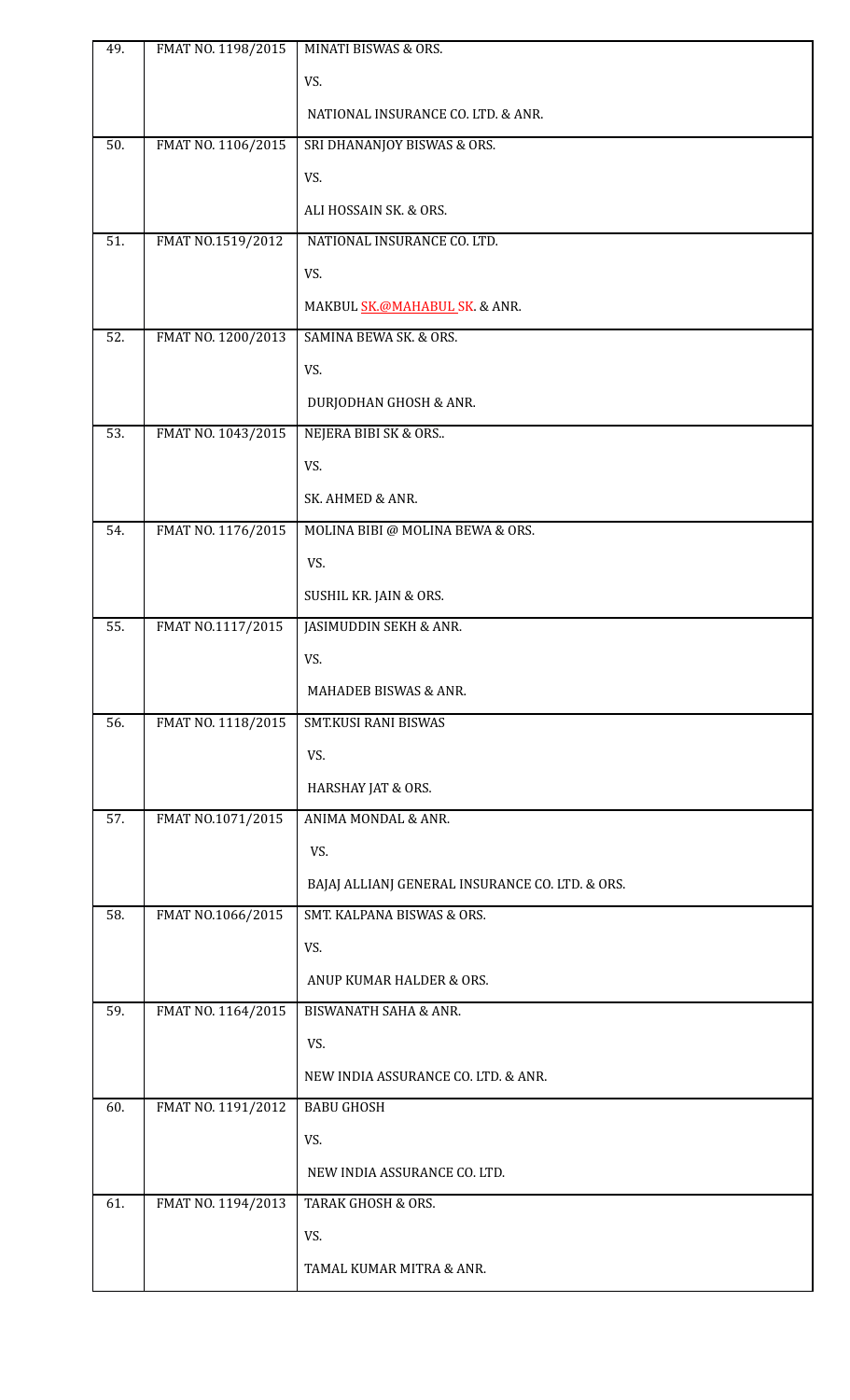| $\overline{62}$ . | FMAT NO.1850/2009        | ALPANA ROY & ORS.                                           |
|-------------------|--------------------------|-------------------------------------------------------------|
|                   |                          | VS.                                                         |
|                   |                          | NEW INDIA ASSURANCE CO. LTD.                                |
| 63.               | FMAT N0.629/2014         | AHIA HOSSAIN & ANR.                                         |
|                   |                          | VS.                                                         |
|                   |                          | MANOJ NAG & ANR.                                            |
| 64.               | FMAT NO. 1218/2014       | UNITED INDIA INSURANCE CO. LTD.                             |
|                   |                          | VS.                                                         |
|                   |                          | PARUL DAS & ORS.                                            |
| 65.               | FMAT NO. 266/2006        | KUSHILA SINGHA & ANR.                                       |
|                   | FMA 546/2006             | VS.                                                         |
|                   |                          | UNITED INDIA INSURANCE CO. LTD. & ANR.                      |
| 66.               | <b>FMAT NO. 720/2008</b> | <b>SUNITA DAS &amp; ORS.</b>                                |
|                   | FMA 1334/2010            | VS.                                                         |
|                   |                          | (Records not received)<br>UNITED INDIA INSURANCE CO. LTD. . |
| 67.               | FMAT NO. 1739/2009       | MADHABI MAHANTO                                             |
|                   | FMA NO. 147/2010         | VS.                                                         |
|                   |                          | UNITED INDIA INSURANCE CO. LTD. & ORS.                      |
| 68.               | FMAT NO. 998/2014        | AMITA RAJBANGSHI & ANR.                                     |
|                   |                          | VS.                                                         |
|                   |                          | UNITED INDIA INSURANCE CO. LTD. & ANR.                      |

**TOTAL RECORDS RECEIVED - 58**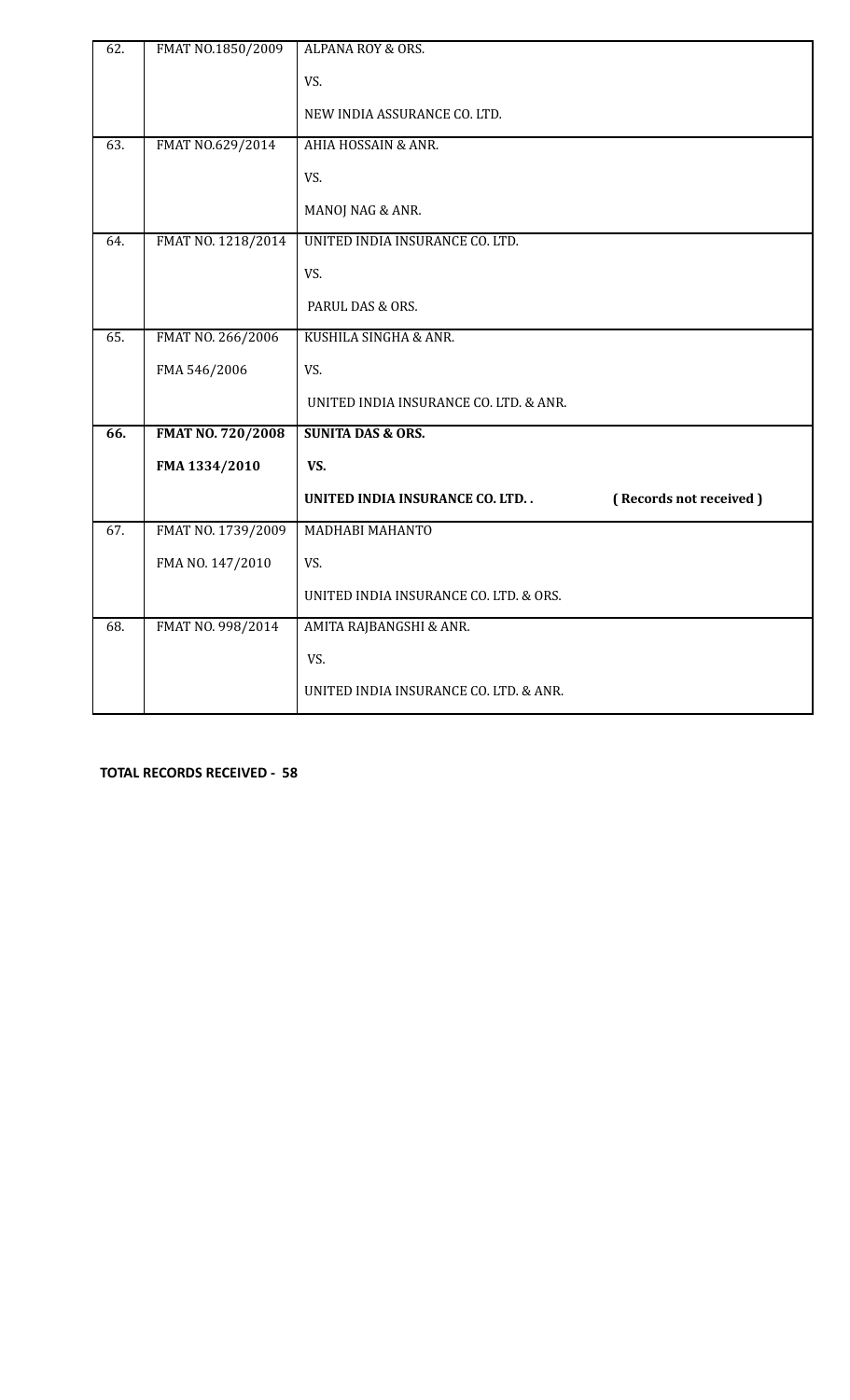## **NATIONAL LOK ADALAT**

## **12th DECEMBER , 2015 BENCH – II, Court Room No. 29 CENTENARY BUILDING, HIGH COURT, CALCUTTA**

The Hon'ble Mr. Justice Pradip Kumar Biswas (Rtd.)

Mr. Biswajit Basu, Advocate

Dr. Bipasha Roy, Social Worker

| 1.             | FMAT NO. 1075/2013 | HARIDAS KANGSABANIK & ANR.             |
|----------------|--------------------|----------------------------------------|
|                |                    | VS.                                    |
|                |                    | UNITED INDIA INSURANCE CO. LTD. & ORS. |
| 2.             | FMAT NO.1050/2013  | PARBATI SARKAR & ORS.                  |
|                |                    | VS.                                    |
|                |                    | UNITED INDIA INSURANCE CO. LTD. & ORS. |
| 3.             | FMAT NO. 1580/2011 | UNITED INDIA INSURANCE CO. LTD.        |
|                |                    | VS.                                    |
|                |                    | <b>SURESH SHARMA</b>                   |
| 4.             | FMAT NO.387/2011   | NEW INDIA ASSURANCE CO. LTD.           |
|                | FMA 1343/2011      | VS.                                    |
|                |                    | SMT. ASHA ADHIKARI & ORS.              |
| 5.             | FMAT NO. 637/2012  |                                        |
|                |                    | <b>Records not received</b>            |
| 6.             | FMAT NO. 486/2012  | THE NEW INDIA ASSURANCE CO. LTD.       |
|                | FMA 873/2012       | VS.                                    |
|                |                    | EBAD ALI HALDER & ORS.                 |
| $\overline{7}$ | FMAT NO. 685/2008  | THE NEW INDIA ASSURANCE CO. LTD.       |
|                |                    | VS.                                    |
|                |                    | RUPALI SAHA & ORS.                     |
| 8.             | FMAT NO. 1230/2014 | THE NEW INDIA ASSURANCE CO. LTD.       |
|                | FMA 1585 OF 2015   | VS.                                    |
|                |                    | RAJWANT SINGH & ANR.                   |
| 9.             | FMAT NO. 2499/2007 | THE NEW INDIA ASSURANCE CO. LTD.       |
|                | FMA 2607/2007      | VS.                                    |
|                |                    | SMT. KALPANA TARAFDAR & ANR.           |
| 10.            | FMAT NO. 985/2008  | THE NEW INDIA ASSURANCE CO. LTD.       |
|                | FMA NO. 1275/2008  | VS.                                    |
|                |                    | MAHAMMADA KHATUN & ORS.                |
| 11.            |                    |                                        |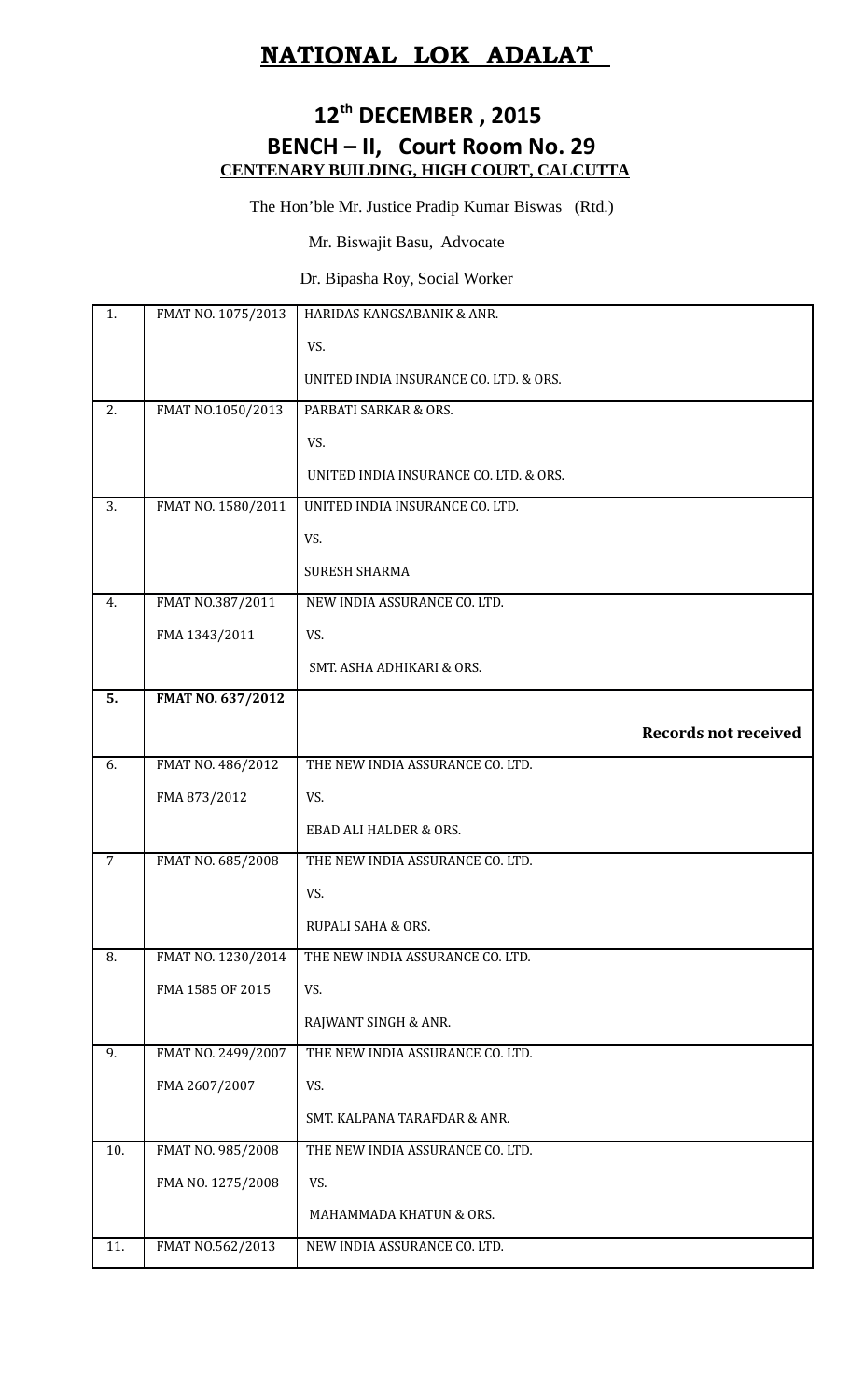|     | FMA 1394/2013         | VS.                                               |
|-----|-----------------------|---------------------------------------------------|
|     |                       | KALIPADA SADHUKHAN & ORS.                         |
| 12. | FMAT NO.<br>2432/2005 |                                                   |
|     |                       | <b>Records not received</b>                       |
| 13. | FMAT NO. 2118/2005    | THE NEW INDIA INSURANCE CO. LTD.                  |
|     | FMA 534/2006          | VS.                                               |
|     |                       | <b>MAHADEV DATTA &amp; ORS.</b>                   |
| 14. | FMAT NO. 277/2010     |                                                   |
|     |                       | <b>Records not received</b>                       |
| 15. | FMAT NO. 885/2012     | THE NEW INDIA ASSURANCE CO. LTD.                  |
|     | FMA 657/2013          | VS.                                               |
|     |                       | SRI MADHU PATRADHAR @ THAKI HARI PATRADHAR & ORS. |
| 16. | FMAT NO. 1173/2011    | NEW INDIA ASSURANCE CO. LTD.                      |
|     | FMA 103/12            | VS.                                               |
|     |                       | HASINA BIBI & ORS.                                |
| 17. | FMAT NO. 1251/2010    | NEW INDIA ASSURANCE CO. LTD.                      |
|     |                       | VS.                                               |
|     |                       | HARAN BAGI & ANR.                                 |
| 18. | FMAT NO.<br>1491/2012 |                                                   |
|     |                       | <b>Records not received</b>                       |
| 19. | FMAT NO. 1847/2006    | BIRENDRA SINGH & ORS.                             |
|     |                       | VS.                                               |
|     |                       | NEW INDIA ASSURANCE CO. LTD. & ANR.               |
| 20. | FMAT NO. 302/2010     | ANNAPURNA SAMANTA & ANR.                          |
|     | FMA NO. 1290/2010     | VS.                                               |
|     |                       | THE NEW INDIA ASSURANCE CO. LTD. & ANR.           |
| 21. | FMAT NO. 1111/2009    | THE CALCUTTA TRAMWAYS COMPANY (1978) LTD.         |
|     |                       | VS.                                               |
|     |                       | RUBY BIBI @ ROBI BIBI MOTHI                       |
| 22. | FMA NO. 1568/2011     | UNITED INDIA INSURANCE CO. LTD.                   |
|     |                       | VS.                                               |
|     |                       | DIPANNITA BHATTACHARYYA                           |
| 23. | FMA NO. 1441/2015     | ICICI LOMBARD GENERAL INSURANCE CO. LTD.          |
|     |                       | VS.                                               |
|     |                       | <b>ANIL OJHA</b>                                  |
| 24. | FMA NO. 340/2012      | ICICI LOMBARD GENERAL INSURANCE CO. LTD.          |
|     |                       | VS.                                               |
|     |                       | KALPANA KUILA & ORS.                              |
| 25. | FMAT NO. 218/2010     | ICICI LOMBARD GENERAL INSURANCE CO. LTD.          |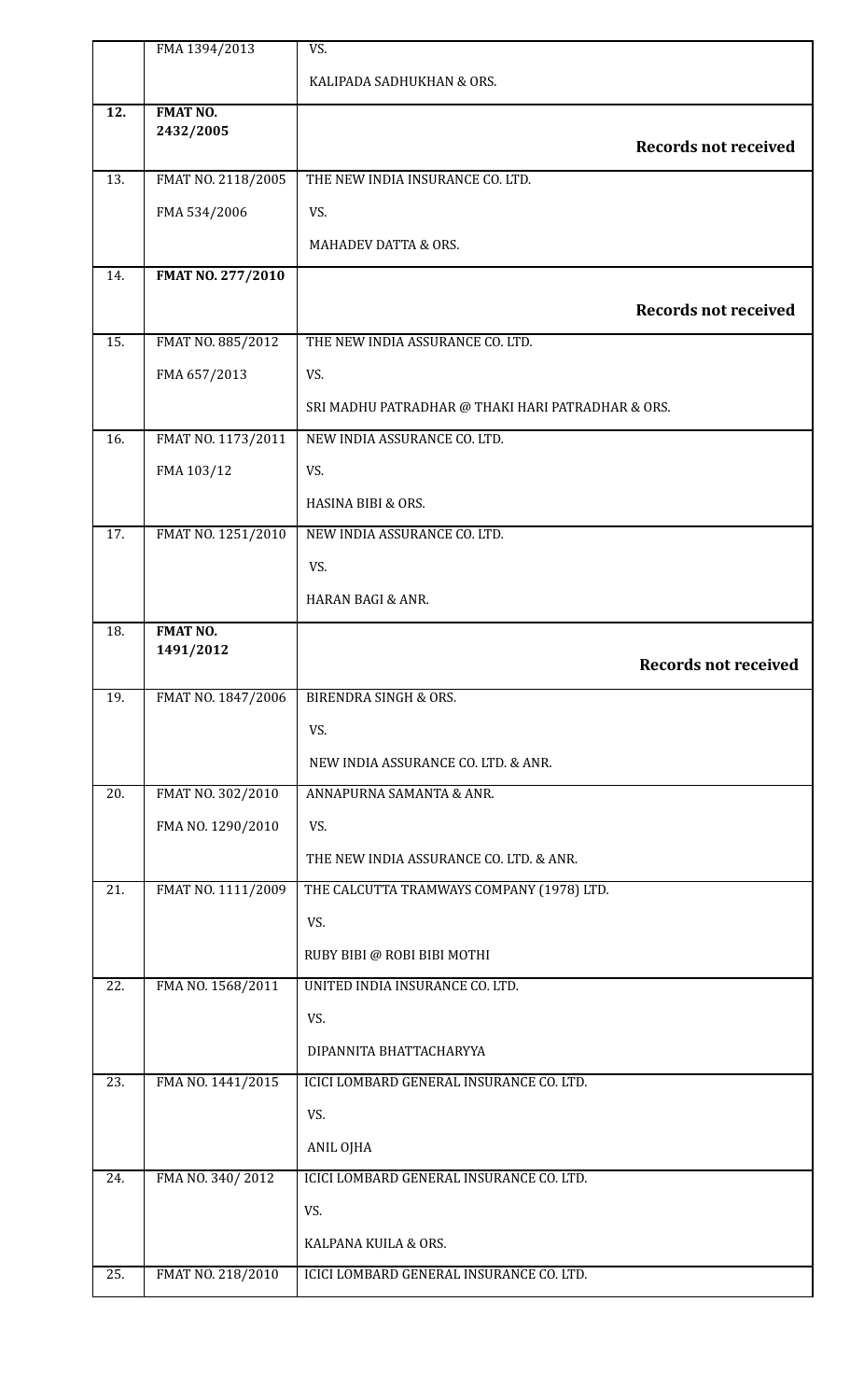|     |                    | VS.                                                       |  |
|-----|--------------------|-----------------------------------------------------------|--|
|     |                    | BAKUL RANI RAY & ANR.                                     |  |
| 26. | FMA NO. 55/2008    | THE ORIENTAL INSURANCE CO. LTD.                           |  |
|     |                    | VS.                                                       |  |
|     |                    | SMT. ILA MAJUMDER & ANR.                                  |  |
| 27. | FMA NO. 737/2008   | THE ORIENTAL INSURANCE CO. LTD.                           |  |
|     |                    | VS.                                                       |  |
|     |                    | SUMITRA MAJUMDER & ORS.                                   |  |
| 28. | FMAT NO. 1849/2006 | SMT. GITA RANI SAHA & ORS.                                |  |
|     |                    | VS.                                                       |  |
|     |                    | UNITED INDIA INSURANCE CO. LTD. & ANR.                    |  |
| 29. | FMAT NO. 895/2015  | AKHERA BIBI KHAN & ORS.                                   |  |
|     |                    | VS.                                                       |  |
|     |                    | UNITED INDIA INSURANCE CO. LTD. & ANR.                    |  |
| 30. | FMA NO. 338 / 2013 | DALIM RAO & ANR.                                          |  |
|     |                    | VS.                                                       |  |
|     |                    | NATIONAL INSURANCE CO. LTD. & ANR.                        |  |
| 31. | FMA NO. 212/2008   | PARUL BIBI @ NESSA & ORS.                                 |  |
|     |                    | VS.                                                       |  |
|     |                    | NATIONAL INSURANCE CO. LTD. & ANR.                        |  |
| 32. | FMAT NO. 1359/2014 | SABEDA KHATUN & ORS.                                      |  |
|     |                    | VS.                                                       |  |
|     |                    | NATIONAL INSURANCE CO. LTD. & ANR.                        |  |
| 33. | FMAT NO. 999/2014  | SRIMATI HALDER & ANR.                                     |  |
|     |                    | VS.                                                       |  |
|     |                    | NATIONAL INSURANCE CO. LTD. & ANR.                        |  |
| 34. | FMAT NO. 416/2012  | <b>SMT. MAYA ROY</b>                                      |  |
|     |                    | VS.                                                       |  |
|     |                    | NATIONAL INSURANCE CO. LTD. & ANR.                        |  |
| 35. | FMAT NO.1186/2013  | SANDHYA GHOSH & ANR.                                      |  |
|     |                    | VS.                                                       |  |
|     |                    | ICICI LOMBARD GENERAL INSURANCE CO. LTD. & ANR.           |  |
| 36. | FMAT NO. 533/2014  | JAHIRUDDIN @ZAHIR HOSSAIN & ORS.                          |  |
|     | FMA NO. 3225/2015  | VS.                                                       |  |
|     |                    | THE REGIONAL MANAGER, RELIANCE GENERAL INSURANCE CO. LTD. |  |
| 37. | FMAT NO. 1572/2013 | <b>SABITA THAKUR</b>                                      |  |
|     |                    | VS.                                                       |  |
|     |                    | RELIANCE GENERAL INSURANCE CO. LTD.& ANR.                 |  |
| 38. | FMA NO. 1227/2013  | TARUBALA SAMANTA                                          |  |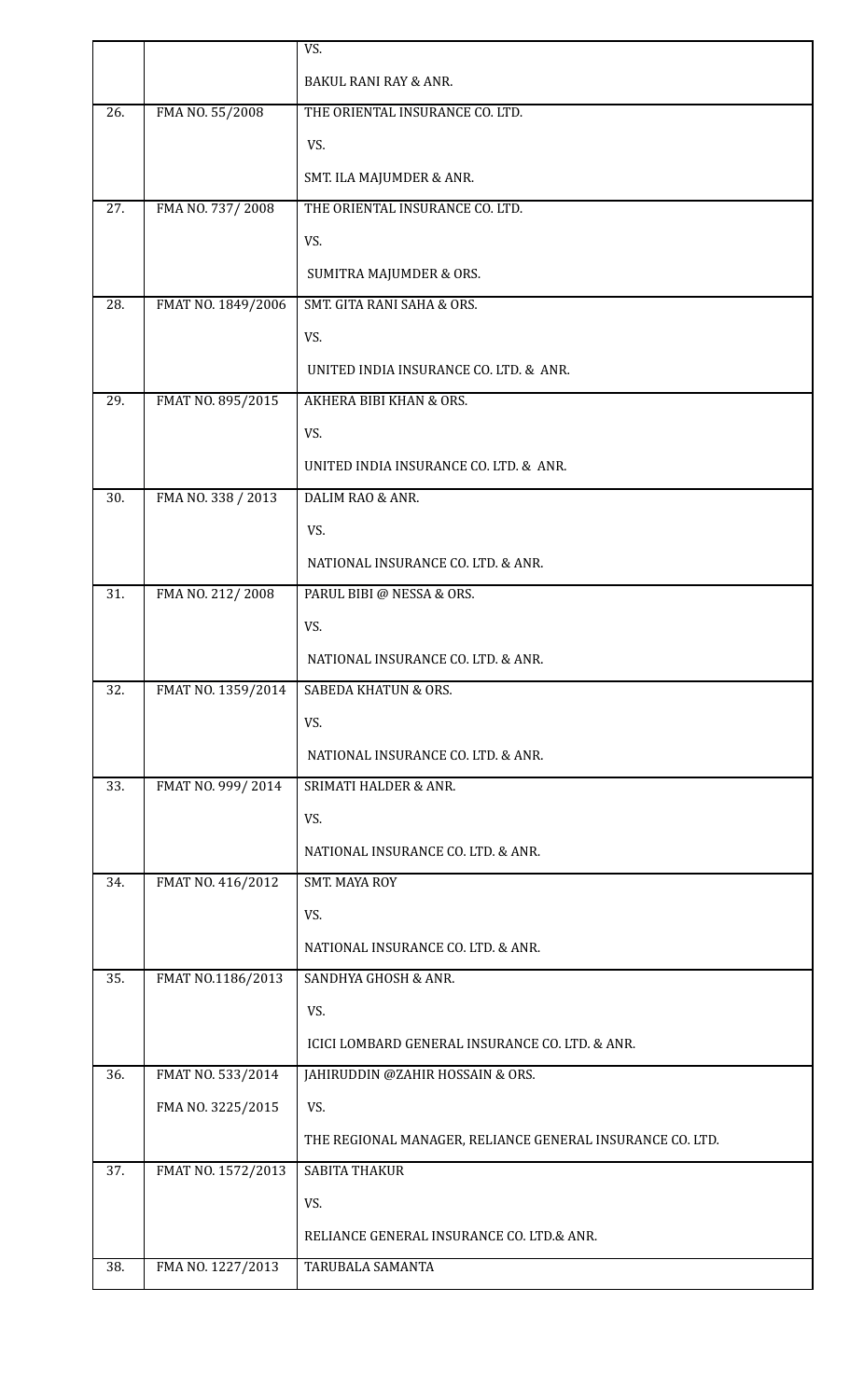|     |                     | VS.                                                |  |  |
|-----|---------------------|----------------------------------------------------|--|--|
|     |                     | NATIONAL INSURANCE CO. LTD.                        |  |  |
| 39. | FMA NO. 1052/2010   | ASHADULLA SK. & ORS.                               |  |  |
|     |                     | VS.                                                |  |  |
|     |                     | THE NEW INDIA ASSURANCE CO. LTD. & ANR.            |  |  |
| 40. | FMAT NO. 805/2014   | RABINA KHATUN @ RUBINA KHATUN                      |  |  |
|     |                     | VS.                                                |  |  |
|     |                     | CHOLAMANDALAM MS GENERAL INSURANCE CO. LTD. & ORS. |  |  |
| 41. | FMAT NO. 370/2014   | MALATI MONDAL & ANR.                               |  |  |
|     |                     | VS.                                                |  |  |
|     |                     | BAJAJ ALLIANJ GENERAL INSURANCE CO. LTD. & ORS.    |  |  |
| 42. | FMAT NO. 1047/2013  | HIAT ALI MONDAL & ORS.                             |  |  |
|     |                     | VS.                                                |  |  |
|     |                     | BAJAJ ALLIANJ GENERAL INSURANCECO. LTD. & ORS.     |  |  |
| 43. | FMAT NO. 1019/2013  | <b>GOPAL DURLOV</b>                                |  |  |
|     |                     | VS.                                                |  |  |
|     |                     | THE NEW INDIA ASSURANCE CO. LTD. & ANR.            |  |  |
| 44. | FMAT NO. 1575/2012  | AVA RANI KARMAKAR                                  |  |  |
|     |                     | VS.                                                |  |  |
|     |                     | THE NEW INDIA ASSURANCE CO. LTD.                   |  |  |
| 45. | FMAT NO. 1152/2015  | AMENA MONDAL & ORS.                                |  |  |
|     |                     | VS.                                                |  |  |
|     |                     | THE NEW INDIA ASSURANCE CO. LTD. & ANR.            |  |  |
|     |                     |                                                    |  |  |
| 46. | FMAT NO. 1108/2013  | AROJ ALI SHAIKH & ORS.                             |  |  |
|     |                     | VS.                                                |  |  |
|     |                     | THE NEW INDIA ASSURANCE CO. LTD. & ANR.            |  |  |
| 47. | FMAT NO. 1571/2013  | JALIJAN BEWA & ORS.                                |  |  |
|     |                     | VS.                                                |  |  |
|     |                     | THE NEW INDIA ASSURANCE CO. LTD.                   |  |  |
| 48. | FMAT NO. 748 / 2014 | <b>SMT. BASANTI BISWAS &amp; ORS.</b>              |  |  |
|     |                     | VS.                                                |  |  |
|     |                     | THE ORIENTAL INSURANCE CO. LTD.& ANR.              |  |  |
| 49. | FMA NO. 1345/2012   | MUKTI DAS & ORS.                                   |  |  |
|     |                     | VS.                                                |  |  |
|     |                     | ORIENTAL INSURANCE CO. LTD. & ANR.                 |  |  |
| 50. | FMAT NO.984/2013    | SAIKH NURJAHAN BIBI @ NURNIHAR BIBI & ORS.         |  |  |
|     |                     | VS.                                                |  |  |
|     |                     | THE ORIENTAL INSURANCE CO. LTD                     |  |  |